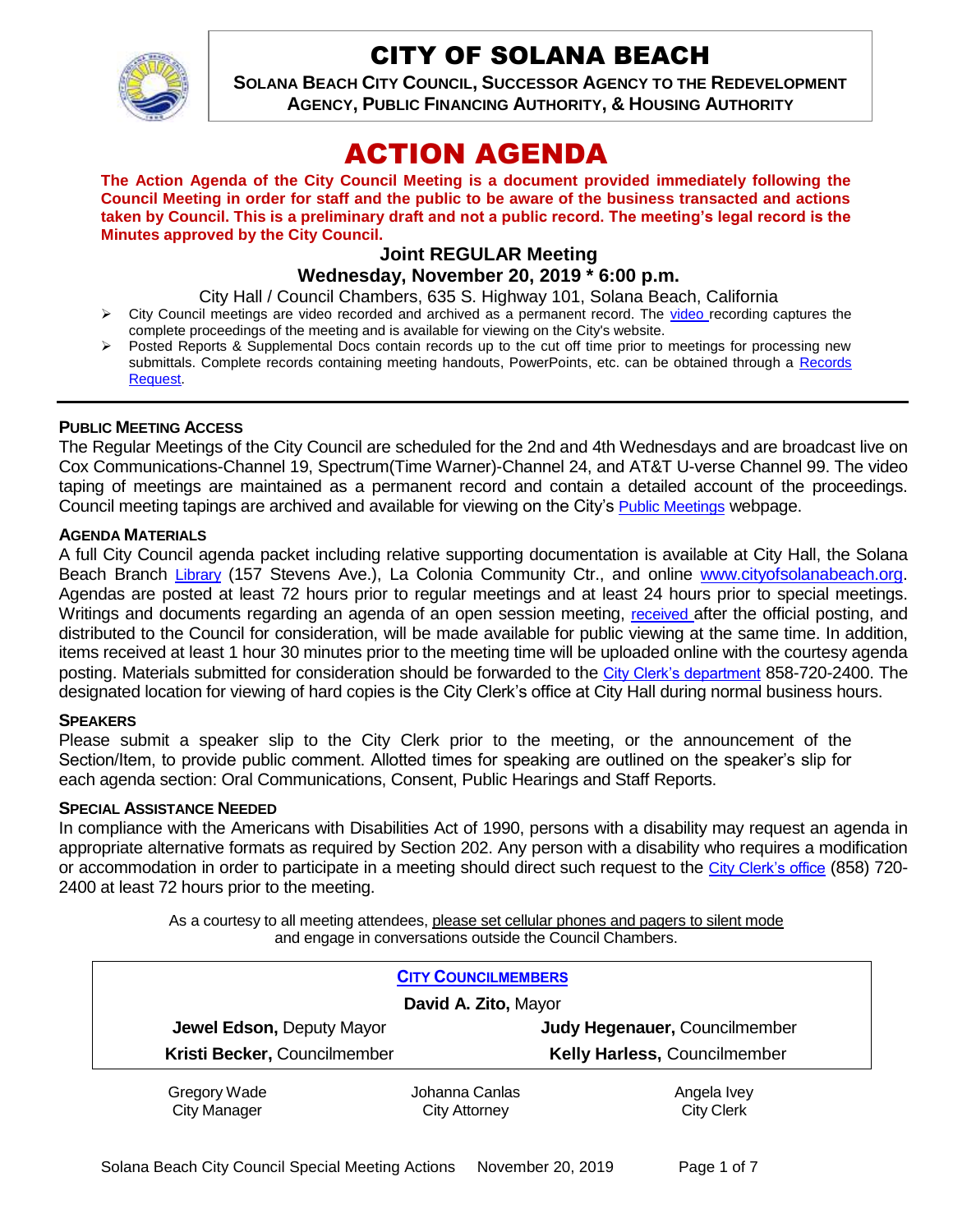#### SPEAKERS:

Please submit your speaker slip to the City Clerk prior to the meeting or the announcement of the Item. Allotted times for speaking are outlined on the speaker's slip for Oral Communications, Consent, Public Hearings and Staff Reports.

#### READING OF ORDINANCES AND RESOLUTIONS:

Pursuant to [Solana Beach Municipal Code](mailto:https://www.codepublishing.com/CA/SolanaBeach/) Section 2.04.460, at the time of introduction or adoption of an ordinance or adoption of a resolution, the same shall not be read in full unless after the reading of the title, further reading is requested by a member of the Council. If any Councilmember so requests, the ordinance or resolution shall be read in full. In the absence of such a request, this section shall constitute a waiver by the council of such reading.

# **CALL TO ORDER AND ROLL CALL:**

# **CLOSED SESSION REPORT:**

# **FLAG SALUTE:**

# **APPROVAL OF AGENDA:**

## **PROCLAMATIONS/CERTIFICATES:** *Ceremonial*

None at the posting of this agenda

**PRESENTATIONS:** Ceremonial items that do not contain in-depth discussion and no action/direction.

- Coastal Frontiers Beach Survey

## **ORAL COMMUNICATIONS:**

This portion of the agenda provides an opportunity for members of the public to address the City Council on items relating to City business and not appearing on today's agenda by submitting a speaker slip (located on the back table) to the City Clerk. Comments relating to items on this evening's agenda are taken at the time the items are heard. Pursuant to the Brown Act, no action shall be taken by the City Council on public comment items. Council may refer items to the City Manager for placement on a future agenda. The maximum time allotted for each presentation is THREE MINUTES (SBMC 2.04.190). Please be aware of the timer light on the Council Dais.

# **COUNCIL COMMUNITY ANNOUNCEMENTS / COMMENTARY:**

*An opportunity for City Council to make brief announcements or report on their activities. These items are not agendized for official City business with no action or substantive discussion.* 

# **A. CONSENT CALENDAR:** (Action Items) (A.1. - A.3.)

Items listed on the Consent Calendar are to be acted in a single action of the City Council unless pulled for discussion. Any member of the public may address the City Council on an item of concern by submitting to the City Clerk a speaker slip (located on the back table) before the Consent Calendar is addressed. Those items removed from the Consent Calendar by a member of the Council will be trailed to the end of the agenda, while Consent Calendar items removed by the public will be discussed immediately after approval of the Consent Calendar.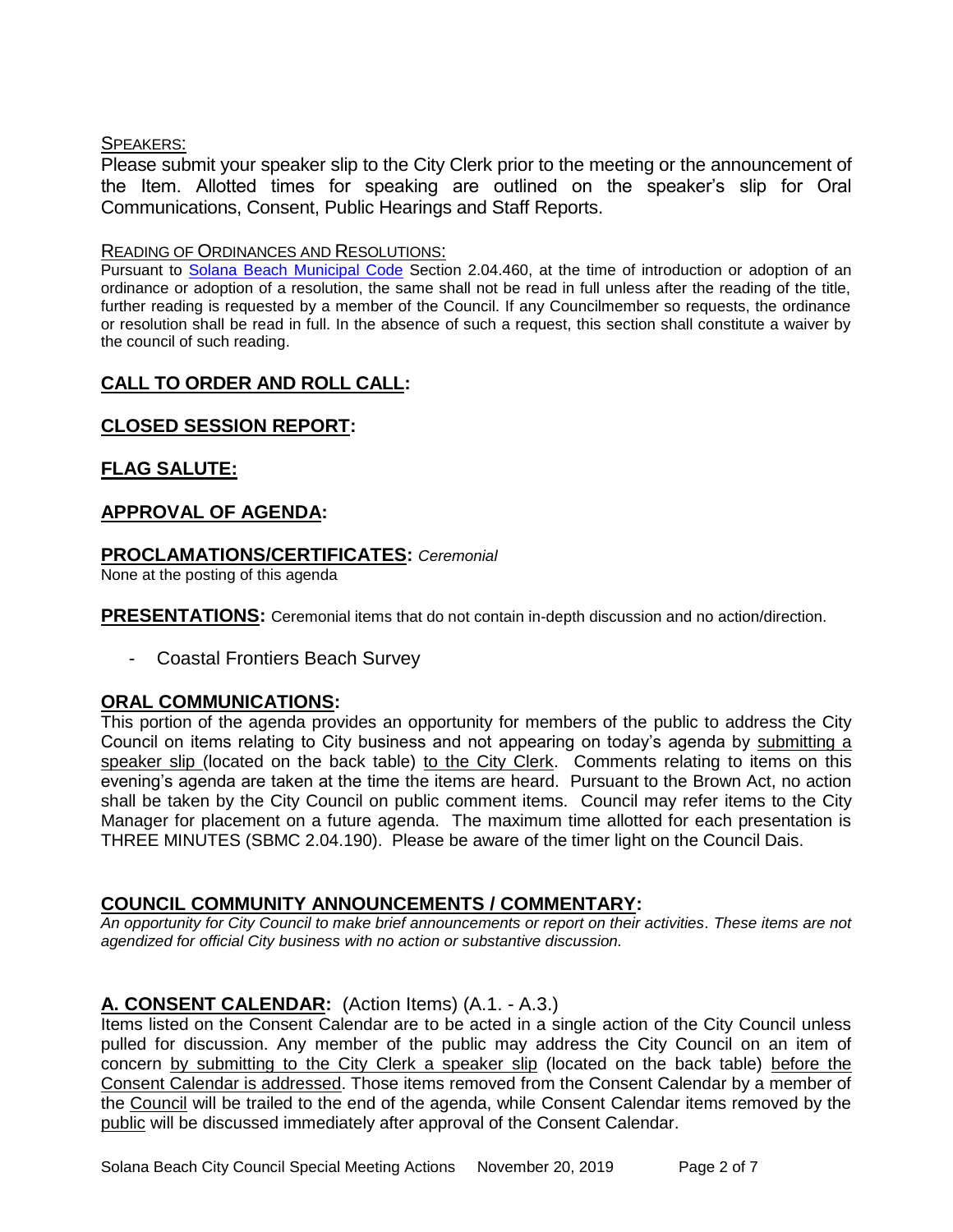### **A.1. Minutes of the City Council.**

Recommendation: That the City Council

1. Approve the Minutes of the City Council Meetings held September 25, 2019 and October 09, 2019.

[Item A.1. Report \(click here\)](https://solanabeach.govoffice3.com/vertical/Sites/%7B840804C2-F869-4904-9AE3-720581350CE7%7D/uploads/Item_A.1._Report_(click_here)_11-20-19_-_O.pdf) 

*Posted Reports & Supplemental Docs contain records up to the cut off time, prior to the start of the meeting, for processing new submittals. The final official record containing handouts, PowerPoints, etc. can be obtained through a Records Request to the City Clerk's Office.* **COUNCIL ACTION: Approved 5/0**

#### **A.2. Register Of Demands.** (File 0300-30)

Recommendation: That the City Council

1. Ratify the list of demands for October 26 – November 08, 2019.

Item A.2. Report (click here)

*Posted Reports & Supplemental Docs contain records up to the cut off time, prior to the start of the meeting, for processing new submittals. The final official record containing handouts, PowerPoints, etc. can be obtained through a Records Request to the City Clerk's Office.* **COUNCIL ACTION: Approved 5/0**

#### **A.3. General Fund Adopted Budget for Fiscal Year 2019-2020 Changes.** (File 0330-30)

Recommendation: That the City Council

1. Receive the report listing changes made to the Fiscal Year 2019-2020 General Fund Adopted Budget.

#### [Item A.3. Report \(click here\)](https://solanabeach.govoffice3.com/vertical/Sites/%7B840804C2-F869-4904-9AE3-720581350CE7%7D/uploads/Item_A.3._Report_(click_here)_11-20-19_-_O.pdf)

*Posted Reports & Supplemental Docs contain records up to the cut off time, prior to the start of the meeting, for processing new submittals. The final official record containing handouts, PowerPoints, etc. can be obtained through a Records Request to the City Clerk's Office.* **COUNCIL ACTION: Approved 5/0**

#### **NOTE: The City Council shall not begin a new agenda item after 10:30 p.m. unless approved by a unanimous vote of all members present. (SBMC 2.04.070)**

#### **B. PUBLIC HEARINGS:** (B.1. – B.2.)

This portion of the agenda provides citizens an opportunity to express their views on a specific issue as required by law after proper noticing by submitting a speaker slip (located on the back table) to the City Clerk. After considering all of the evidence, including written materials and oral testimony, the City Council must make a decision supported by findings and the findings must be supported by substantial evidence in the record. An applicant or designee(s) for a private development/business project, for which the public hearing is being held, is allotted a total of fifteen minutes to speak, as per SBMC 2.04.210. A portion of the fifteen minutes may be saved to respond to those who speak in opposition. All other speakers have three minutes each. Please be aware of the timer light on the Council Dais.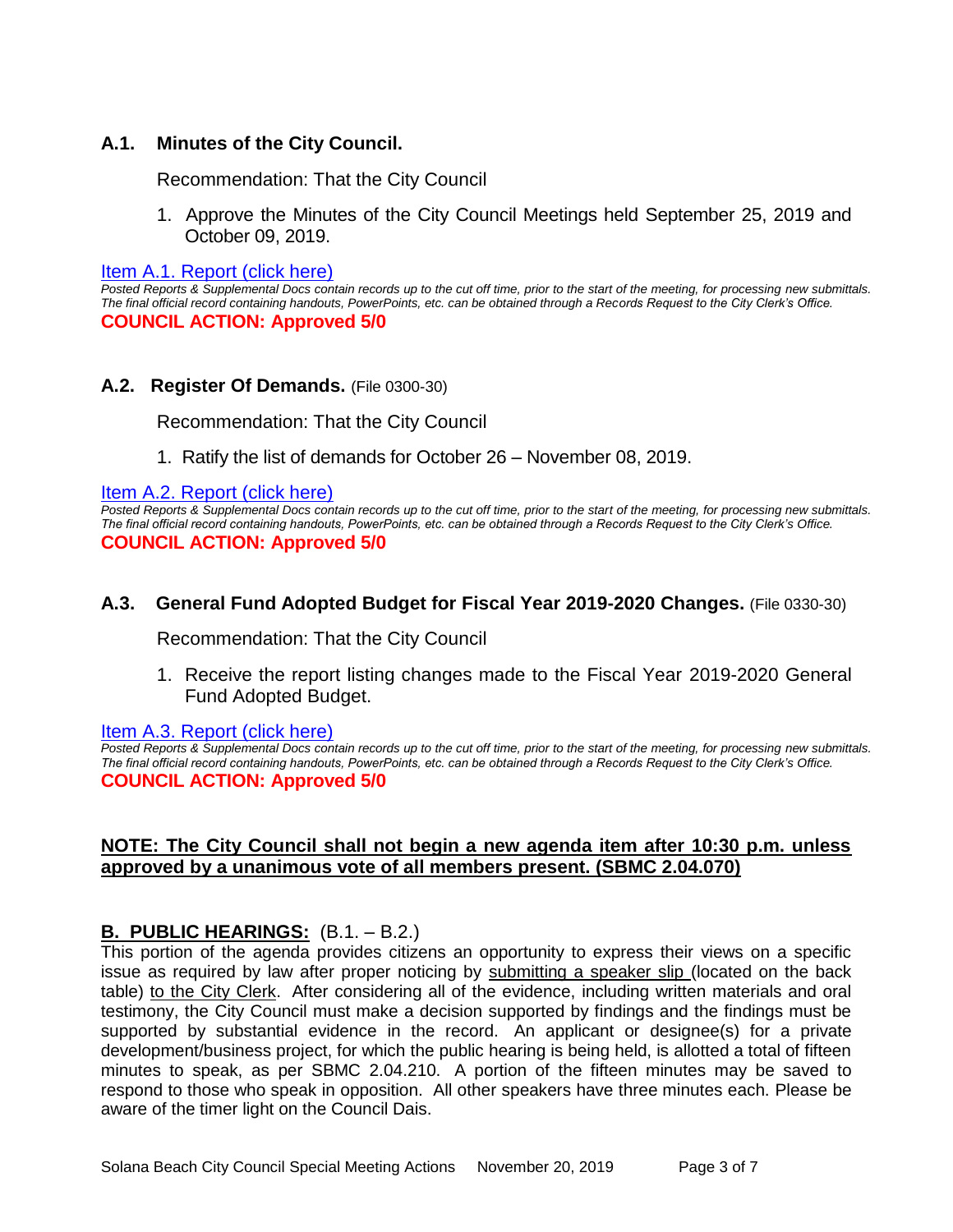## **B.1. Regional Transportation Improvement Program Amendment** (File 0840-30)

Recommendation: That the City Council

- 1. Conduct the Public Hearing: Open the Public Hearing; Report Council Disclosures; Receive Public Testimony; Close the Public Hearing.
- 2. Adopt **Resolution 2019-151** approving an amendment to the SANDAG 2018 Regional Transportation Improvement Program (RTIP) list of projects for Fiscal Years 2019 through 2023, to increase *TransNet* funding for the Pavement Resurfacing Project.

#### [Item B.1. Report \(click here\)](https://solanabeach.govoffice3.com/vertical/Sites/%7B840804C2-F869-4904-9AE3-720581350CE7%7D/uploads/Item_B.1._Report_(click_here)_11-20-19_-_O.pdf)

*Posted Reports & Supplemental Docs contain records up to the cut off time, prior to the start of the meeting, for processing new submittals. The final official record containing handouts, PowerPoints, etc. can be obtained through a Records Request to the City Clerk's Office.* **COUNCIL ACTION: Approved 5/0**

## **B.2. Public Hearing: 127-129 North Granados Avenue, Applicant: Granados Avenue Partners, Case 17-17-47.** (File 0600-40)

The proposed project meets the minimum objective requirements under the SBMC, could be found to be consistent with the General Plan and could be found, as conditioned, to meet the discretionary findings required as discussed in this report to approve a DRP, a SUB and administratively issue a SDP. Therefore, Staff recommends that the City Council:

- 1. Conduct the Public Hearing: Open the Public Hearing, Report Council Disclosures, Receive Public Testimony, and Close the Public Hearing.
- 2. Find the project exempt from the California Environmental Quality Act pursuant to Sections 15303 of the State CEQA Guidelines;
- 3. If the City Council makes the requisite findings and approves the project, adopt **Resolution 2019-109** conditionally approving a DRP, a SDP, and a Minor SUB for condominium purposes, to consolidate two existing legal lots into one legal lot of 14,381 square feet, demolish the existing structures onsite, construct four detached single-family condominium dwelling units, each consisting of two stories with an attached two-car garage and associated site improvements on property on the 127-129 North Granados Avenue, Solana Beach.

[Item B.2. Report \(click here\)](https://solanabeach.govoffice3.com/vertical/Sites/%7B840804C2-F869-4904-9AE3-720581350CE7%7D/uploads/Item_B.2._Report_(click_here)_11-20-19_Redacted.pdf) 

[Item B.2. Updated Report #1 \(Updated 11-20 at 2:40pm\)](https://solanabeach.govoffice3.com/vertical/Sites/%7B840804C2-F869-4904-9AE3-720581350CE7%7D/uploads/Item_B.2._Updated_Report_1_-_11-20-19.pdf)

[Item B.2. Supplemental Docs \(Updated 11-20](https://solanabeach.govoffice3.com/vertical/Sites/%7B840804C2-F869-4904-9AE3-720581350CE7%7D/uploads/Item_B.2._Supplemental_Items_(Upd._11-19_at_530pm)_-_O.pdf) at 5:20pm)

*Posted Reports & Supplemental Docs contain records up to the cut off time, prior to the start of the meeting, for processing new submittals. The final official record containing handouts, PowerPoints, etc. can be obtained through a Records Request to the City Clerk's Office.* **COUNCIL ACTION: Approved 4/1 (Noes: Becker) to continue the item to a future agenda.**

## **C. STAFF REPORTS**: (C.1. - C.3.)

*Submit speaker slips to the City Clerk.*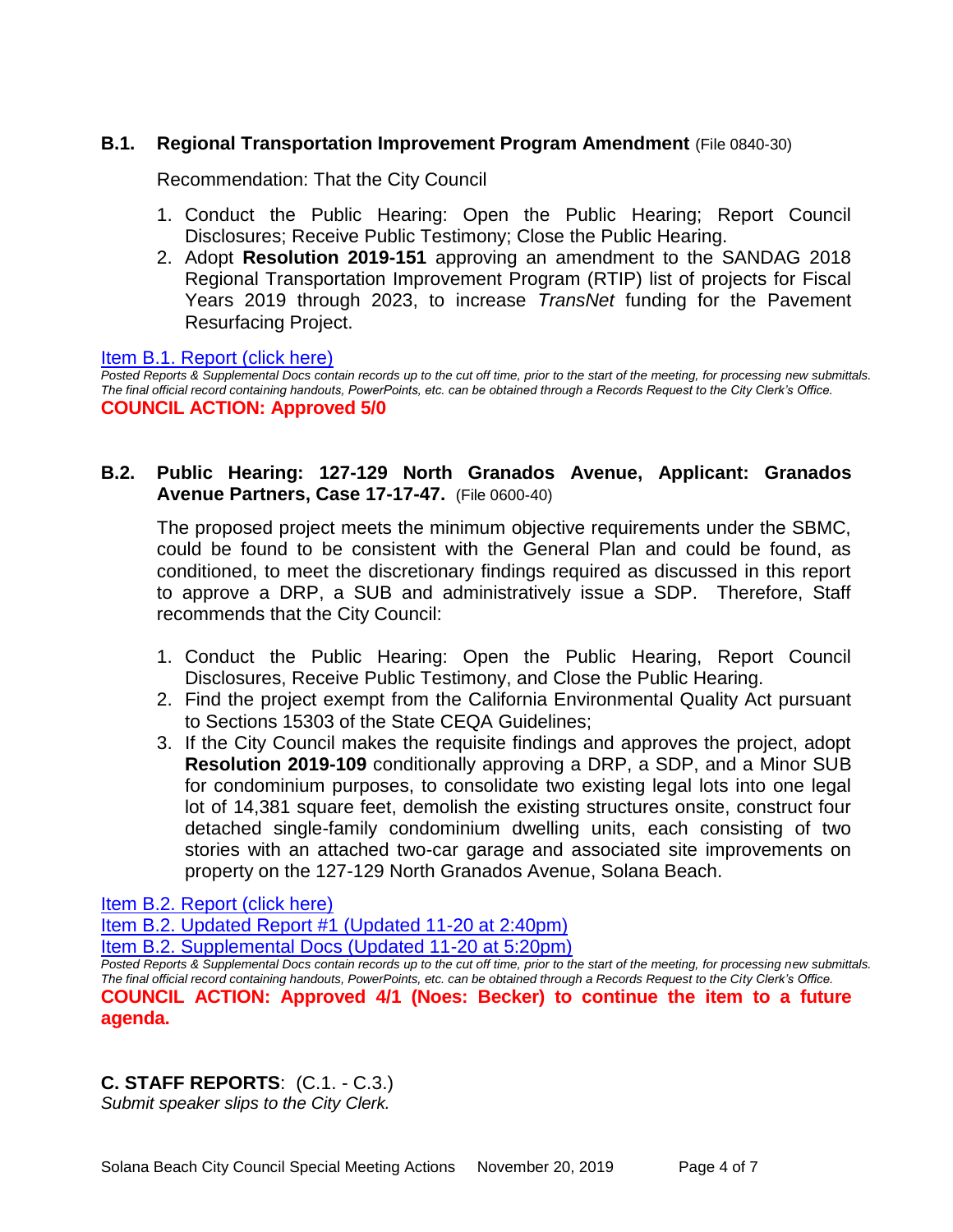## **C.1. Marine Safety Center – Preliminary Design Options** (File 0730-30)

Recommendation: That the City Council

1. Receive the report and provide input and direction on the design options for improvements to the Marine Safety Center.

#### [Item C.1. Report \(click here\)](https://solanabeach.govoffice3.com/vertical/Sites/%7B840804C2-F869-4904-9AE3-720581350CE7%7D/uploads/Item_C.1._Report_(click_here)_11-20-19_-_O.pdf)

*Posted Reports & Supplemental Docs contain records up to the cut off time, prior to the start of the meeting, for processing new submittals. The final official record containing handouts, PowerPoints, etc. can be obtained through a Records Request to the City Clerk's Office.* **Discussion**

#### **C.2. Policy for Installation of Speed Cushions.** (File 0860-50)

Recommendation: That the City Council

- 1. Consider and provide feedback on the proposed Council Policy under which the Council would consider the installation of speed cushions in residential neighborhoods within the City.
- 2. Consider adoption of **Resolution 2019-107** approving Council Policy XX (to be determined) for installation of speed cushions in eligible residential neighborhoods within the City.

#### Item C.2. [Report \(click here\)](https://solanabeach.govoffice3.com/vertical/Sites/%7B840804C2-F869-4904-9AE3-720581350CE7%7D/uploads/Item_C.2._Report_(click_here)_11-20-19_-_O.pdf)

# [Item C.2. Supplemental Docs \(Updated 11-20 at 5pm\)](https://solanabeach.govoffice3.com/vertical/Sites/%7B840804C2-F869-4904-9AE3-720581350CE7%7D/uploads/Item_C.2._Supplemental_Docs_(Upd_11-20).pdf)

*Posted Reports & Supplemental Docs contain records up to the cut off time, prior to the start of the meeting, for processing new submittals. The final official record containing handouts, PowerPoints, etc. can be obtained through a Records Request to the City Clerk's Office.* **COUNCIL ACTION: Approved 5/0 with modifications to Exhibit A**

#### **C.3. Master Art Policy Compliance – 330 South Cedros Revised Public Art Proposal.** (File 0600-40)

Recommendation: That the City Council

1. Adopt **Resolution 2019-148** approving the proposed art as the fulfillment of the Master Art Policy (MAP) and authorize staff to refund the \$14,250.77 Public Art Fee (PAF) for the private development project once the art has been installed and the final occupancy for the project have been granted.

[Item C.3. Report \(click here\)](https://solanabeach.govoffice3.com/vertical/Sites/%7B840804C2-F869-4904-9AE3-720581350CE7%7D/uploads/Item_C.3._Report_(click_here)_11-20-19_-_O.pdf) 

**Posted Reports & Supplemental Docs contain records up to the cut off time, prior to the start of the meeting, for processing new submittals.** *The final official record containing handouts, PowerPoints, etc. can be obtained through a Records Request to the City Clerk's Office.* **COUNCIL ACTION: Approved 3/2 (Noes: Becker, Zito)**

#### **WORK PLAN COMMENTS:**

*Adopted June 12, 2019*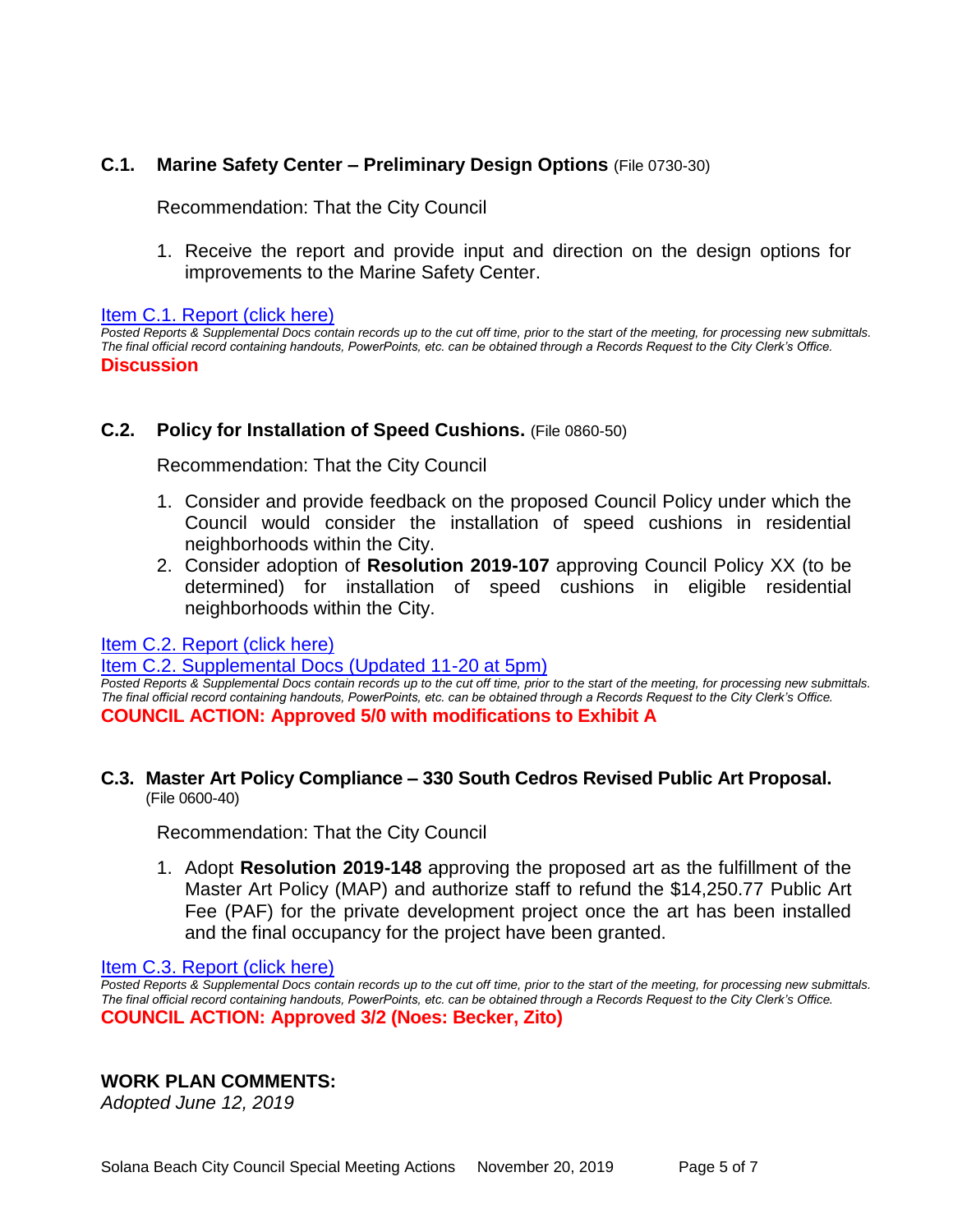## **COMPENSATION & REIMBURSEMENT DISCLOSURE:**

GC: Article 2.3. Compensation: 53232.3. (a) Reimbursable expenses shall include, but not be limited to, meals, lodging, and travel. 53232.3 (d) Members of a legislative body shall provide brief reports on meetings attended at the expense of the local agency "*City*" at the next regular meeting of the legislative body.

# **COUNCIL COMMITTEE REPORTS:** [Council Committees](https://www.ci.solana-beach.ca.us/index.asp?SEC=584E1192-3850-46EA-B977-088AC3E81E0D&Type=B_BASIC)

## **REGIONAL COMMITTEES: (outside agencies, appointed by this Council)**

- a. City Selection Committee (meets twice a year) Primary-Edson, Alternate-Zito
- b. County Service Area 17: Primary- Harless, Alternate-Edson
- c. Escondido Creek Watershed Authority: Becker /Staff (no alternate).
- d. League of Ca. Cities' San Diego County Executive Committee: Primary-Becker, Alternate-Harless and any subcommittees.
- e. League of Ca. Cities' Local Legislative Committee: Primary-Harless, Alternate-Becker
- f. League of Ca. Cities' Coastal Cities Issues Group (CCIG): Primary-Becker, Alternate-Harless
- g. North County Dispatch JPA: Primary-Harless, Alternate-Becker
- h. North County Transit District: Primary-Edson, Alternate-Becker
- i. Regional Solid Waste Association (RSWA): Primary-Hegenauer, Alternate-Becker
- j. SANDAG: Primary-Zito, 1<sup>st</sup> Alternate-Edson, 2<sup>nd</sup> Alternate-Becker, and any subcommittees.
- k. SANDAG Shoreline Preservation Committee: Primary-Hegenauer, Alternate-Zito
- l. San Dieguito River Valley JPA: Primary-Hegenauer, Alternate-Zito
- m. San Elijo JPA: Primary-Zito, Primary-Becker, Alternate-City Manager
- n. 22<sup>nd</sup> Agricultural District Association Community Relations Committee: Primary-Edson, Primary-Harless

### **STANDING COMMITTEES: (All Primary Members)** *(Permanent Committees)*

- a. Business Liaison Committee Zito, Edson.
- b. Fire Dept. Management Governance & Organizational Evaluation Harless, Hegenauer
- c. Highway 101 / Cedros Ave. Development Committee Edson, Becker
- d. Parks and Recreation Committee Zito, Harless
- e. Public Arts Committee Edson, Hegenauer
- f. School Relations Committee Hegenauer, Harless
- g. Solana Beach-Del Mar Relations Committee Zito, Edson

# **ADJOURN:**

## *Next Regularly Scheduled Meeting is December 11, 2019*

*Always refer the City's website Event Calendar for updated schedule or contact City Hall. [www.cityofsolanabeach.org](http://www.cityofsolanabeach.org/) 858-720-2400*

#### **AFFIDAVIT OF POSTING**

*STATE OF CALIFORNIA COUNTY OF SAN DIEGO COUNTY OF SAN DIEGO*<br>*CITY OF SOLANA BEACH*  $\Big\}$ 



I, Angela Ivey, City Clerk of the City of Solana Beach, do hereby certify that this Agenda for the November 20, 2019 Council Meeting was called by City Council, Successor Agency to the Redevelopment Agency, Public Financing Authority, and the Housing Authority of the City of Solana Beach, California, was provided